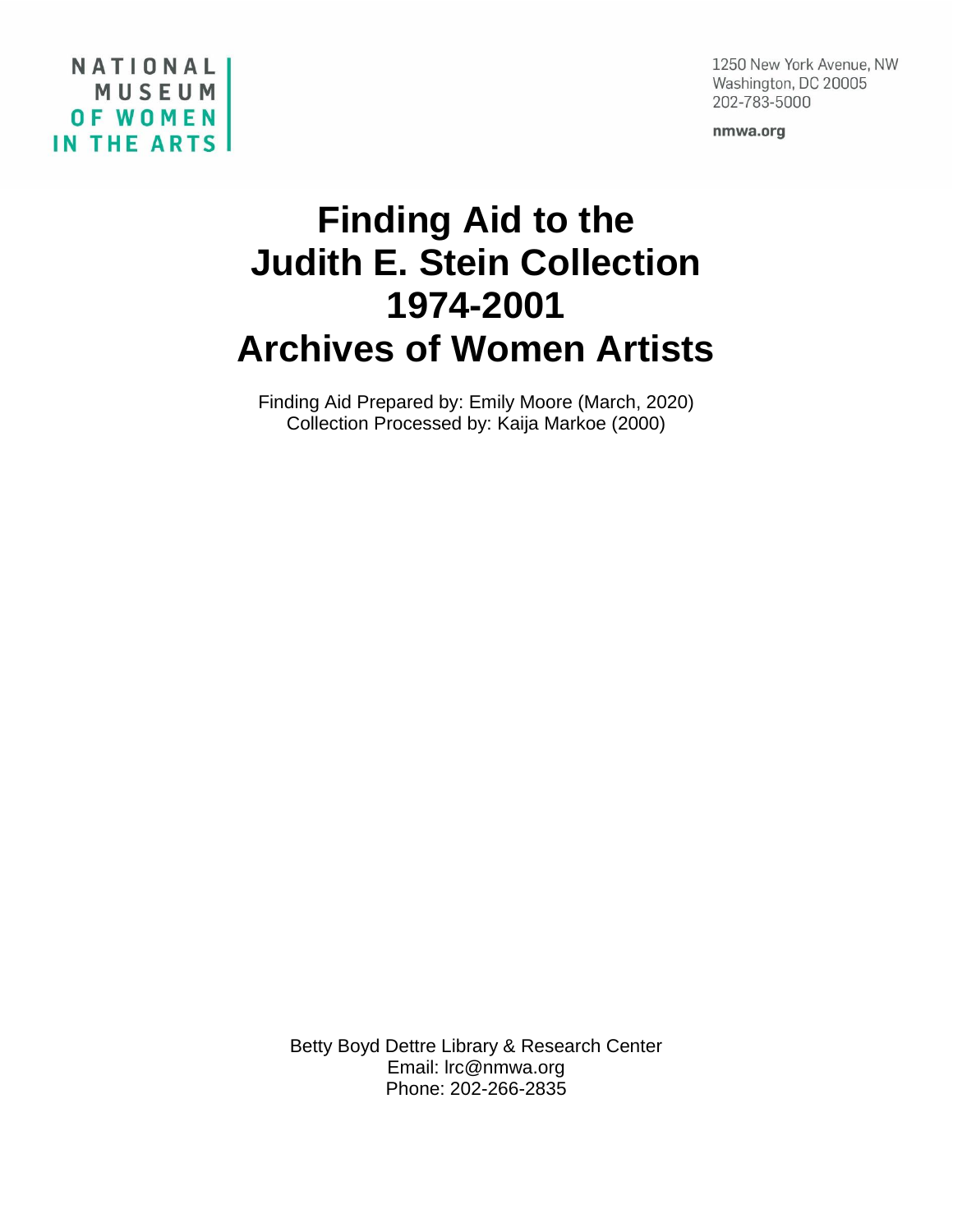# **Table of Contents**

| (Click a section title to skip down.) |  |
|---------------------------------------|--|
|                                       |  |
|                                       |  |
|                                       |  |
|                                       |  |
|                                       |  |
|                                       |  |
|                                       |  |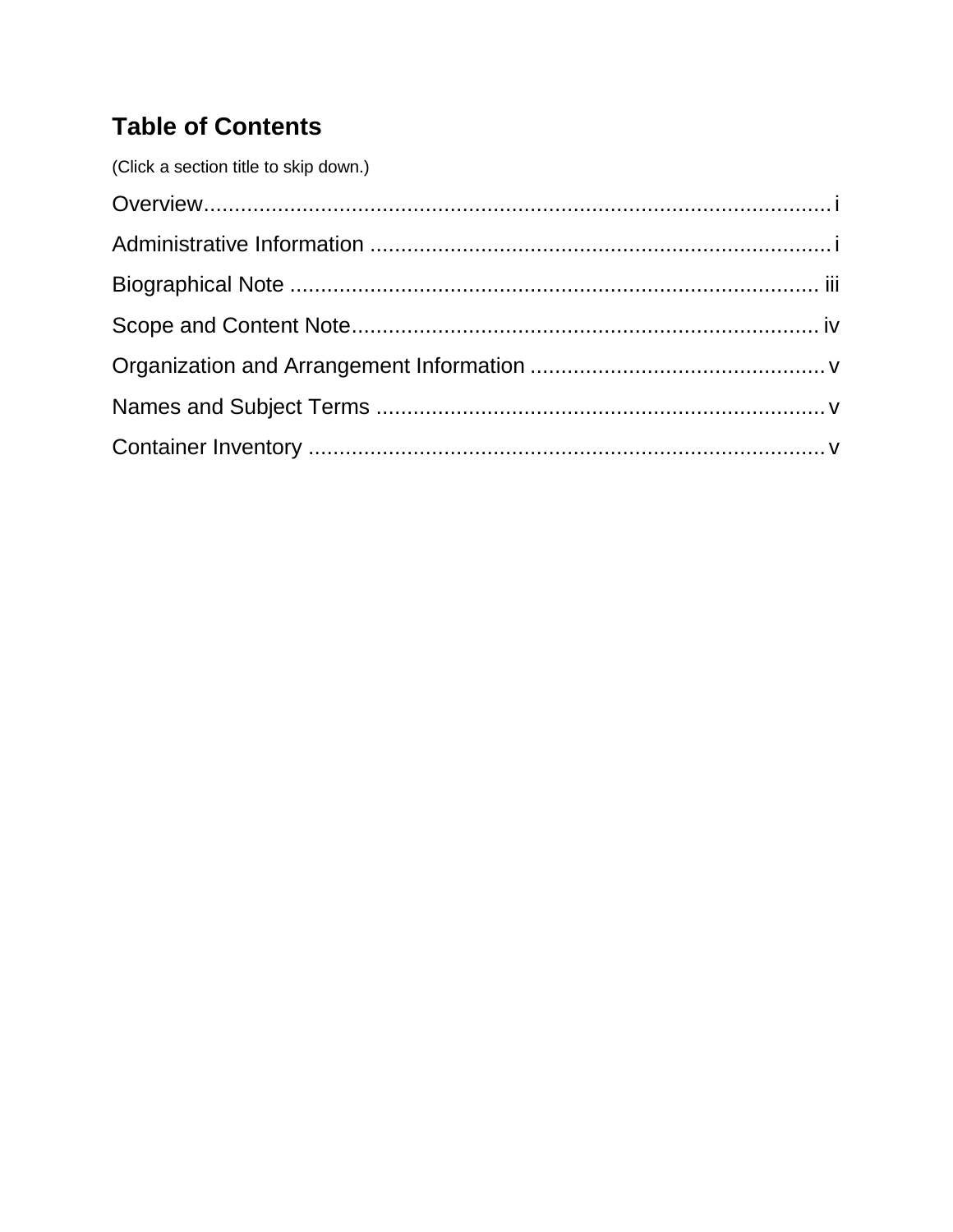# <span id="page-2-0"></span>**Overview**

#### **Repository Information:**

National Museum of Women in the Arts, Betty Boyd Dettre Library & Research Center 1250 New York Ave NW Washington, D.C. 20005 Email: lrc@nmwa.org Phone: 202-783-5000

#### **Title:**

Judith E. Stein Collection

#### **Provenance:**

The collection was donated by Dr. Stein between 1996-2001.

#### **Collection Dates:**

Inclusive Dates: 1974-2001 Bulk Dates: 1985-2000

#### **Physical Description:**

4 boxes (approx. 2.5 linear feet)

#### **Summary:**

This collection consists of the papers of Judith E. Stein, a Philadelphia-based art historian and curator. Her published writings make up the bulk of the collection, and are accompanied by correspondence and ephemera.

#### **Finding Aid URL:**

[https://nmwa.org/wp-content/uploads/2020/01/4.3.4.2\\_judith\\_stein\\_papers\\_1974-](https://nmwa.org/wp-content/uploads/2020/01/4.3.4.2_judith_stein_papers_1974-2001.pdf) [2001.pdf](https://nmwa.org/wp-content/uploads/2020/01/4.3.4.2_judith_stein_papers_1974-2001.pdf)

# <span id="page-2-1"></span>**Administrative Information**

#### **Access Information:**

**Unrestricted**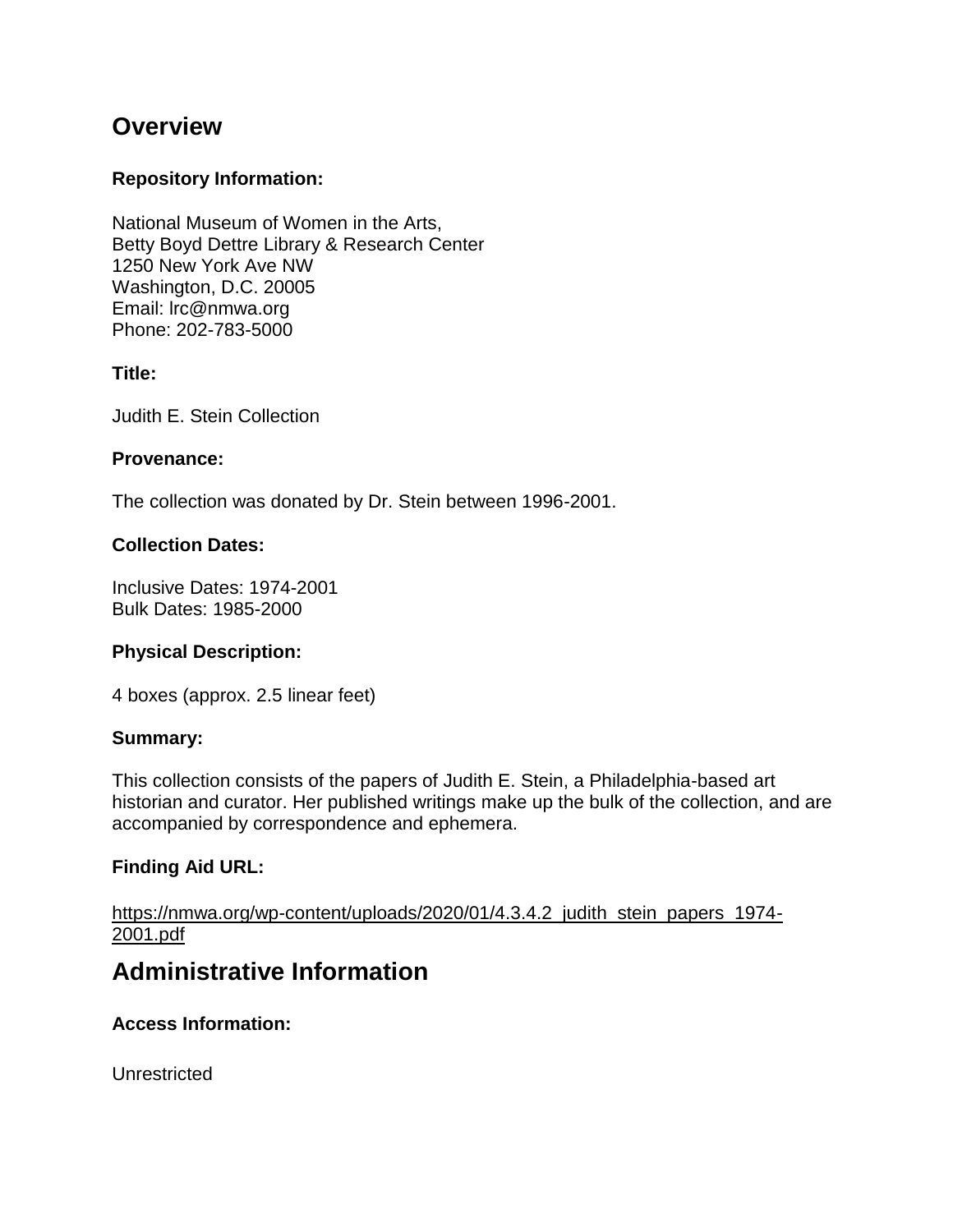#### **Preferred Citation:**

Item, Date, Series, Judith E. Stein collection, Archives of Women Artists, National Museum of Women in the Arts, Betty Boyd Dettre Library & Research Center.

#### **Publication and Photocopies Note:**

Permission from the National Museum of Women in the Arts required for publication and reproduction of original materials. Photocopies of original materials can be made for a fee and at the discretion of the library director.

#### **Related Materials Note:**

#### **Betty Boyd Dettre Library and Research Center (LRC) Collection**

- Frueh, Joanna, Laurie Fierstein, and Judith E. Stein. Picturing the Modern Amazon. New Museum of Contemporary Art. New York: Rizzoli, 2000. (GV546.6 W64 P53 2000)
- Schapiro, Miriam. Collaboration Series, Mother Russia. New York, N.Y.: Steinbaum Krauss Gallery, 1994. (VF MON N44. S2768 1994)
- Stein, Judith E. Janet Fish : Recent Paintings and Watercolors. New York, NY: DC Moore Gallery, 1998. (MON N44. F5 1998)
- Stein, Judith E. Lenore Tawney : Meditations : Assemblages, Collages & Weavings. New York: Michael Rosenfeld Gallery, 1997. (VF MON N44. T3437 1997)
- Stein, Judith E. The Likeness of Being: Contemporary Self Portraits by Sixty Women. New York: DC Moore Gallery, 2000. (VF CAT N7618. L55 2000)
- Stein, Judith E. Nancy Graves : The Shining, Elusive Element. Philadelphia, PA: Locks Gallery, 2005. (MON N44. G73 2005a)

#### **Processed by:**

Kaija Markoe, 2000

#### **Processing Note:**

The collection is housed in four acid-free boxes at the Library and Research Center of the National Museum of Women in the Arts. The collection was initially processed by Kaija Markoe in 2000. In 2006, Patrick Brown integrated material that was sent by Stein in 2001. The collection is now divided in eight series. An updated finding aid was created by Emily Moore in 2020.

#### **Preservation Note:**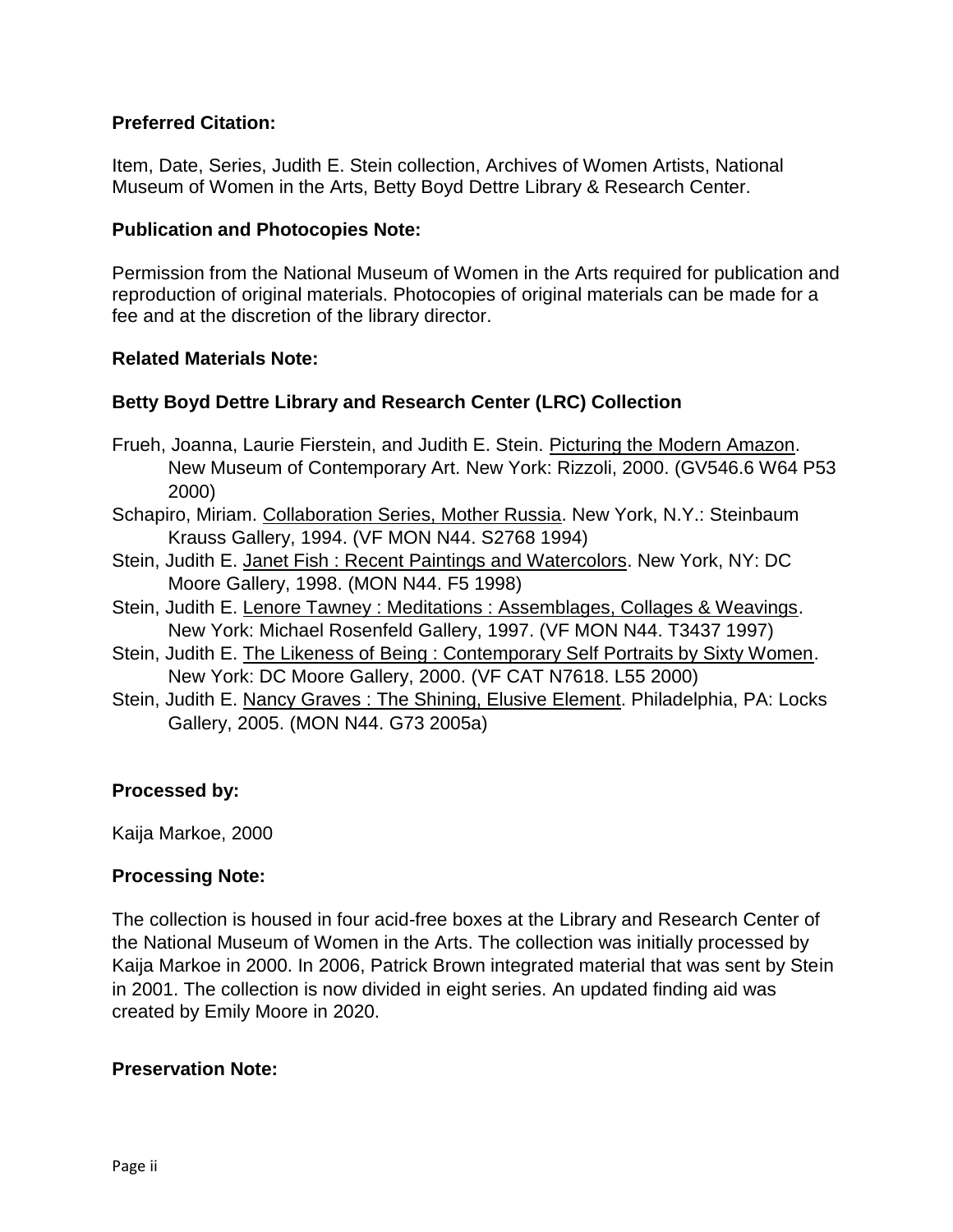With the exception of a few clippings on newsprint, which have become brittle, the collection is in good condition.

# <span id="page-4-0"></span>**Biographical Note**

Since the beginning of her career in the 1970s, Judith E. Stein had written extensively and curated many exhibitions highlighting art and artists not typically part of the popular dialog, focusing on 20<sup>th</sup> century American artists. As a curator and writer, Stein has championed types of twentieth-century art as varied as self-taught artists, figural artists, and contemporary women artists.

Although she is a New York native and got her BA from Barnard College in 1965, Stein has lived and worked most of her career in Philadelphia. She received both her MA (67) and PhD (81) in Art History from the University of Pennsylvania. In 1994, Stein received the Pew Fellowship for Literary Nonfiction.

As evident from the articles in the Writings series of this collection, Stein has written for many popular journals and newspapers, including: *Art in America, Art News, Arts, Connoisseur, the Philadelphia Daily News, the Philadelphia Inquirer, the New York Times,* and *the Village Voice.* Much of her writings are connected to exhibitions she curated.

Stein has been the curator of many exhibitions in and outside of Philadelphia. Some of these exhibitions include: "Red Grooms: A Retrospective, 1956-1984," 1985; "Figurative Fifties, New York Figurative Expressionism," 1988; and "I Tell My Heart: The Art of Horace Pippin," 1993. She has worked as a Staff lecturer at the Philadelphia Museum of Art from 1966-1971. From 1979-1983 Stein worked for National Public Radio, Philadelphia. She was the coordinator at the Morris Gallery, Pennsylvania Academy of Fine Arts from 1981-1994. From 1983 through 1994 she was a curator at the Pennsylvania Academy of Fine Arts

Although she has worked mainly as a writer and curator, Stein has also taught Art History. She taught at Tyler School of Art, Philadelphia from 1971-1978. In 1980 she taught at the University of Pennsylvania. From 1990-1993 Stein taught at the Maryland College of Art.

#### *Published works by Stein:*

Ashbery, John and Judith E. Stein. Red Grooms, a Retrospective, 1956-1984 : Essays by Judith E. Stein, John Ashbery, and Janet K. Cutler. Philadelphia:

Pennsylvania Academy of the Fine Arts, 1985.

Othmer, David, and Judith E Stein. Who Is Red Grooms: a Retrospective, 1958-1984. Philadelphia: WHYY, 1985.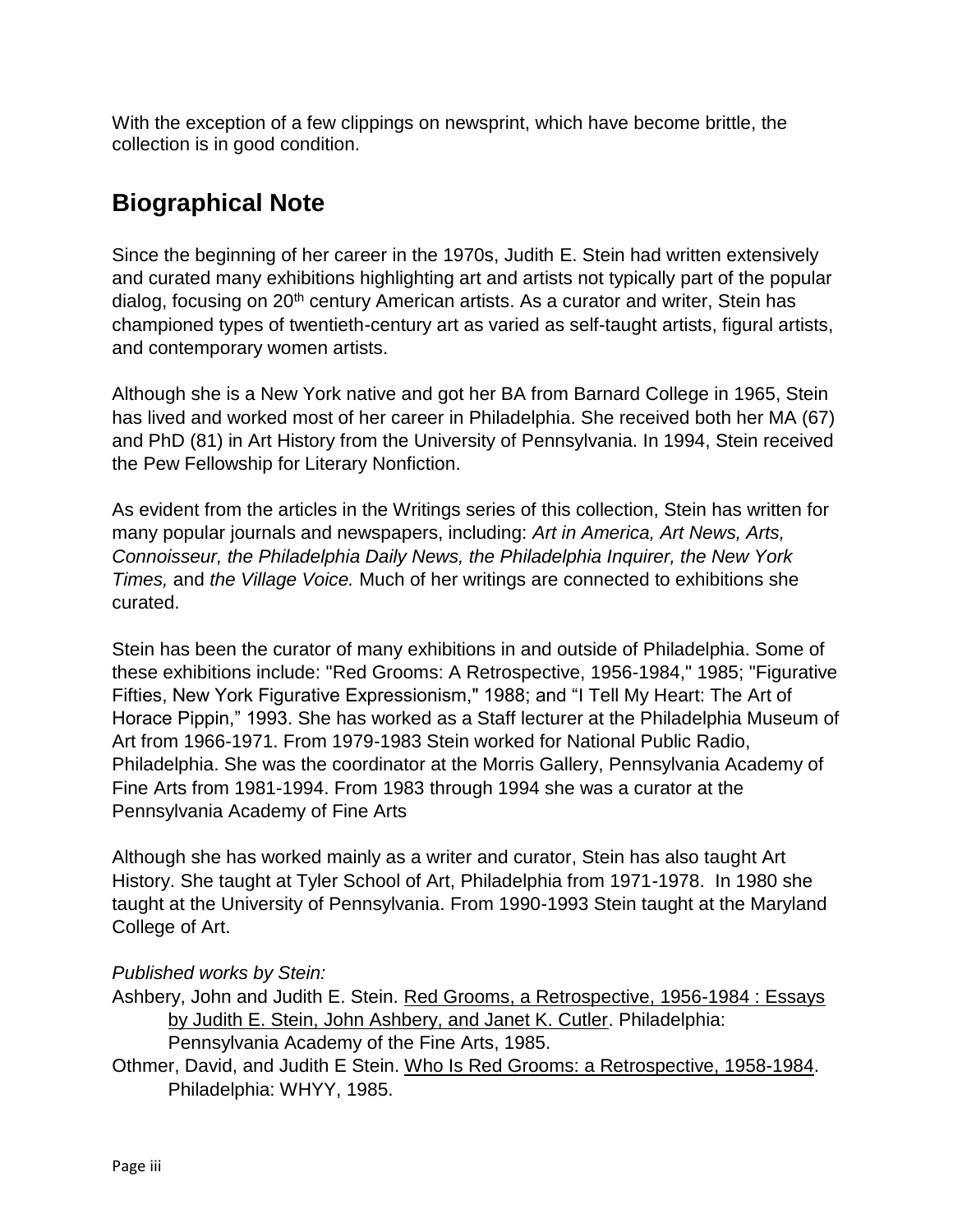- Schimmel, Paul, and Judith E. Stein. The Figurative Fifties : New York Figurative Expressionism. Newport Beach, Calif.: Newport Harbor Art Museum : New York : Rizzoli, 1988.
- Stein, Judith E. Any One to Tease a Saint Seriously --Gertrude Stein. S.l.: J. Stein, 1972.
- ---. Alfred Leslie: The Killing Cycle. St. Louis, Mo.: Saint Louis Art Museum, 1991.
- ---. Arlene Love : Sculpture. Philadelphia: Love, 1979.
- ---. I Tell My Heart : The Art of Horace Pippin. New York, NY: Pennsylvania Academy of the Fine Arts, in association with Universe Pub., 1993.
- ---. The Iconography of Sappho, 1775-1875. 1981.
- ---. Jacob Landau : Old Man Mad About Drawing : February 9, 1996-April 20, 1996. Philadelphia, PA: Brandywine Workshop, 1996.
- ---. Jay Milder : Urban Visionary. Brooklyn, CT: New England Center for Contemporary Art, 1991.
- ---. Louise Nevelson : Collages ; Exhibition September 5-October 31, 1997. Philadelphia: Locks Gallery, 1997.
- ---. The Painting of Elaine Kurtz. New York: Martha Jackson Gallery ; Philadelphia : Marian Locks Gallery, 1978.
- ---. Searching for Horace Pippin. Philadelphia, Pa.: Philadelphia Inquirer, 1994.
- ---. Warren Rohrer : Morning Fogs Trees and Leaves : November 1-December 14, 2002. Philadelphia: Locks Gallery, 2002.
- Stephens, David F. and Judith E. Stein. Books of Hours of St. James H. Phila., Pa.: Esther M. Klein Gallery, 1996.
- Wicks, Stephen C. Awakening the Spirits : Art by Bessie Harvey : An Exhibition Organized by the Knoxville Museum of Art, in Collaboration with Austin-East High School : Knoxville, Tennessee, April 4-July 27, 1997. Knoxville, Tenn.: The Museum, 1997.
- Whitney, Kathleen and Eleanor Heartney. Margery Ambdur : Seams to Be Constructed : A Document That Reflects Work Created between 1993 and 1997. Albuquerque, N.M.: Bare Bones Graphics, 1997.

# <span id="page-5-0"></span>**Scope and Content Note**

The collection is divided into eight series. The first series consists of correspondence. The second series – the most extensive part of the collection – is a collection of copies of Stein's published writings. The articles, which were published in both popular and scholarly journals, appear in the series as clippings, off-prints, and as part of the original periodical. Copies of around twenty articles, which Stein wrote for various journals, magazines, and newspapers, are from 1974 until 2000.

The third series is comprised of ephemera – primarily pulled by Stein to send to the National Museum of Women in the Arts because of the materials' relationship to women artists. In the folders "Exhibitions" in the Ephemera series, several post-its and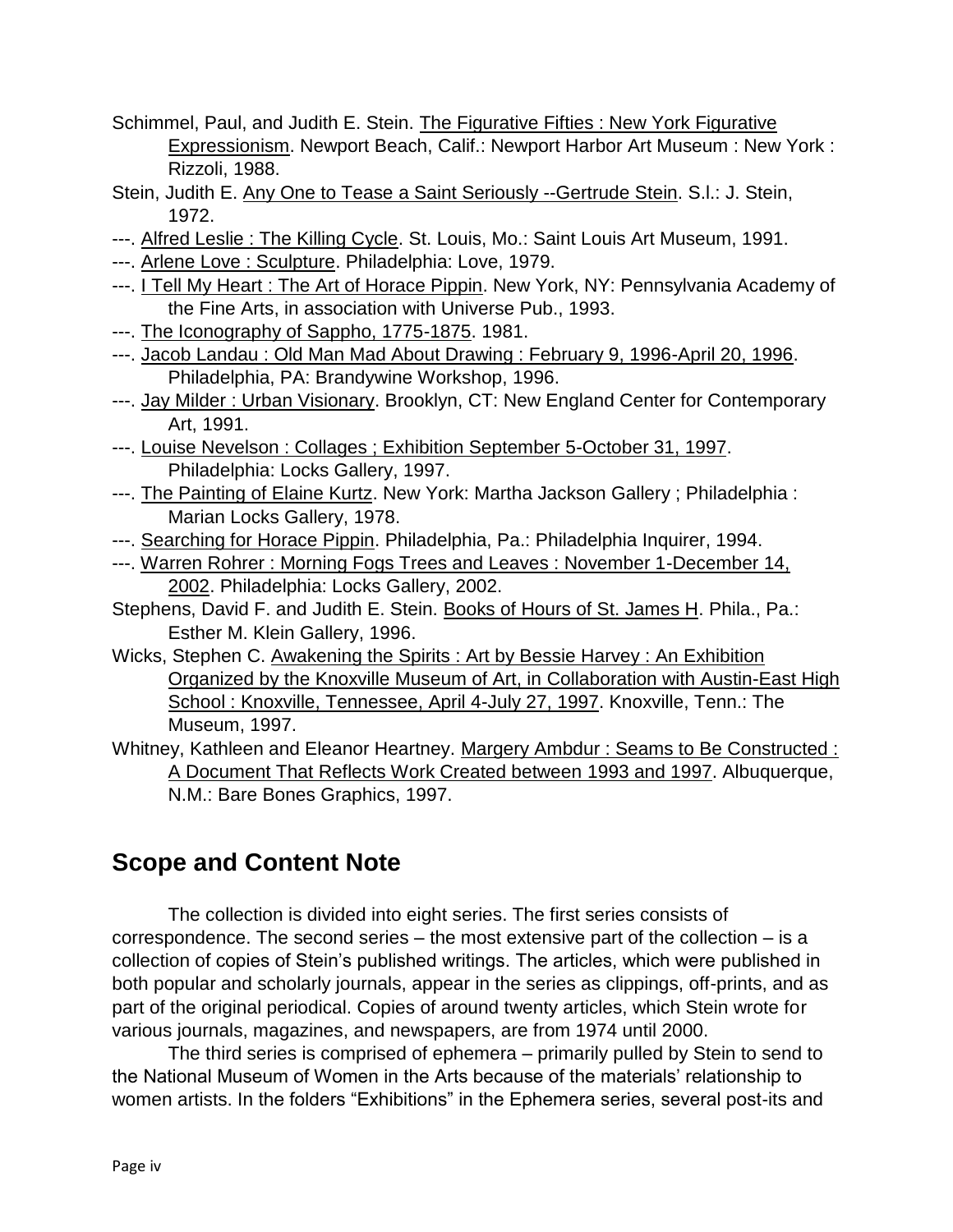notes say "keep for the Women's Museum." The ephemera all relates to women artists, their art, and exhibitions of their art. Most of the ephemera in this series is from 2000. The fourth series contains clippings, which were also set aside for the museum because of the clippings' references to women artists.

The fifth series is a single slide of an Oriole Farb lithograph called "4 generations" from 1980. The sixth series has two Artists' Books -- *square skyscapes* by Jody Williams from 1990 and from 2000 a Jacob 's ladder construction called *Contact*, numbered 19/100, by Kathryn Clark. The seventh series is a single framed print of *Ouzo* by Maurie Kerrigan from 1989. The print has been taken out of the frame.

# <span id="page-6-0"></span>**Organization and Arrangement Information**

#### **Arrangement Note:**

The collection is divided into eight series:

| Series I: | Correspondence, 1975-2000 (by subject)            |
|-----------|---------------------------------------------------|
|           | Series II: Writings, 1974-2000                    |
|           | Series III: Ephemera, 1990-2001                   |
|           | Series IV: Clippings, 1989-2001                   |
|           | Series V: Slide, c. 1980 (1, standard 35mm slide) |
|           | Series VI: Artists' Books, 1990-2000              |
|           | Series VII: Print, 1989                           |
|           | Series VIII: Cassette Tape, 1987                  |

# <span id="page-6-1"></span>**Names and Subject Terms**

**Stein, Judith E.**

# <span id="page-6-2"></span>**Container Inventory**

#### **Series #1: Correspondence**

|             | Box # Folder # | <b>Folder Title</b>          |
|-------------|----------------|------------------------------|
| $\mathbf 1$ |                | Alter, Linda Lee, 1997, 1999 |
| -1          | 2              | Aubin, Barbara, 1979         |
| -1          | 3              | Bernstein, Rita, n.d.        |
|             |                | <b>Blitz, Ava, 1999</b>      |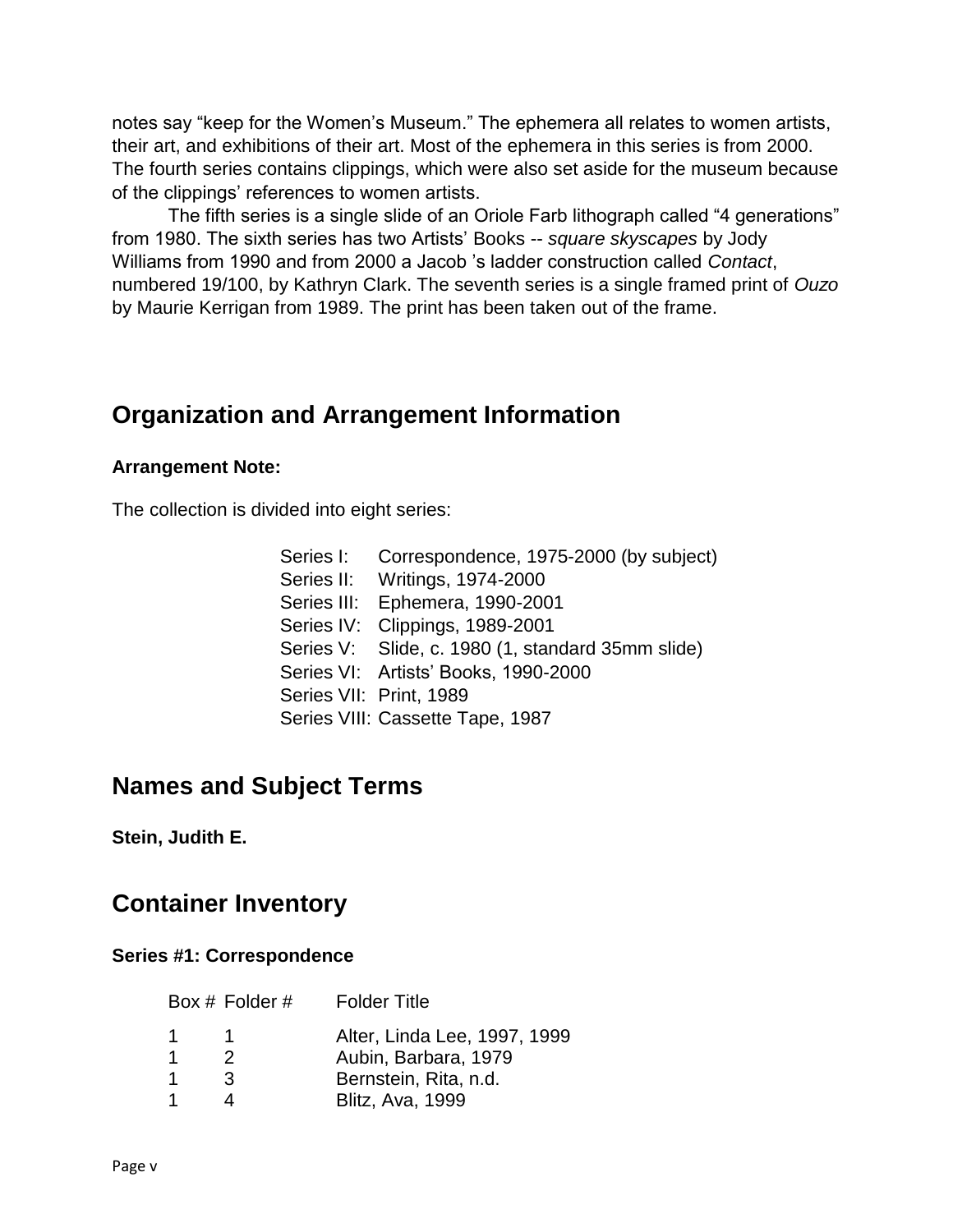| 1 | 5               | Bomby, Astrid, 1998                                        |
|---|-----------------|------------------------------------------------------------|
| 1 | 6               | College Art Association, n.d.                              |
| 1 | 7               | Fox, Carson, 1998                                          |
| 1 | 8               | Green, Denise, 2001                                        |
| 1 | 9               | Hammond, Harmony, 1998                                     |
| 1 | 10              | Hammond, Jane, 1999                                        |
| 1 | 11              | Hanson, Jo, 2000                                           |
| 1 | 12              | Issac-Rose, Edith, n.d.                                    |
| 1 | 13              | Levy, Stacy, 1999                                          |
| 1 | 14              | Li-Lan, 2000                                               |
| 1 | 15              | Lutz, Winifred, 1997, 1999                                 |
| 1 | 16              | McCabe, Maureen, 1998                                      |
| 1 | 17              | Philadelphia College of Art, 1975                          |
| 1 | 18              | Sarah, 1981                                                |
| 1 | 19              | Schaprio, Miriam, 2000                                     |
| 1 | 20              | Sperry, Ann, n.d.                                          |
| 1 | 21              | Statsinger, Evelyn, n.d.                                   |
| 1 | 22 <sub>2</sub> | Strauss, Francine Gertrude, 1997                           |
| 1 | 23              | Tae Hwa Kim                                                |
| 1 | 24              | Temkin, Merle, 1999                                        |
| 1 | 25              | The Fellows, Staff and Trustees of the American Academy in |
|   |                 | Rome, n.d.                                                 |
| 1 | 26              | Tompkins, Betty, 1999                                      |
| 1 | 27              | Unidentified Correspondent, n.d.                           |

## **Series #2: Writings**

|   | Box # Folder #  | <b>Folder Title</b>                                       |
|---|-----------------|-----------------------------------------------------------|
| 1 | 28              | "Ars Longa, And it Keeps Changing," 1997                  |
|   | 29              | "The Artists' New Clothes," 1983                          |
|   | 30              | "Barnes Storming," 1995                                   |
| 1 | 31              | "Bessie Harvey: the Artist as Midwife," 1997              |
| 1 | 32 <sup>2</sup> | "Biennale: Melding Spot for the World's Modern Art," 1993 |
| 1 | 33              | "Cézanne in Philidelphia," n.d.                           |
| 1 | 34              | "Collaboration," 1994                                     |
| 1 | 35              | "Collecting the Art of the Times," 1988                   |
| 1 | 36              | "Confronting Cancer through Art," 1999                    |
| 1 | 37              | "Contemporary Issues: Works on Paper by Women," 1977      |
| 1 | 38              | "Dating the Bardi St. Francis Master Dossal: Text and     |
|   |                 | Image," 1976                                              |
| 1 | 39              | "David Stephens: Mediated Vision," 1996                   |
| 1 | 40              | "Diane Burk at Giverny," 1991                             |
| 1 | 41              | "Essay" Tom Judd, 1990                                    |
| 1 | 42              | "Excavating Culture," 1996                                |
|   | 43              | "Flowering: recent scupture of Ann Sperry," n.d.          |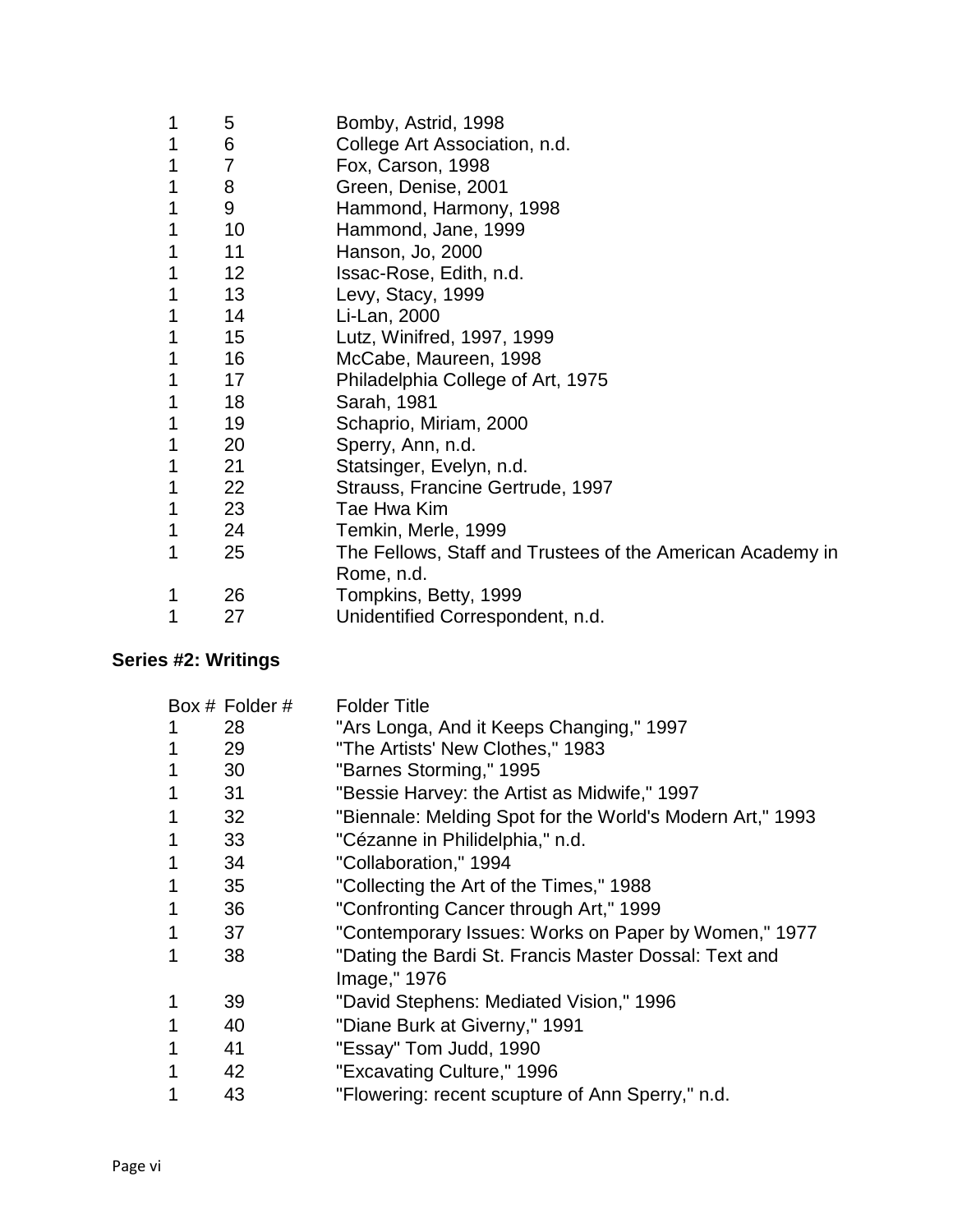| 1              | 44             | "Hyong-Keun Yun," 1993                                            |
|----------------|----------------|-------------------------------------------------------------------|
| 1              | 45             | "An impish artist sculpts a whimsical Philly," 1982               |
| 1              | 46             | "Impressions of the impressionable," 1991                         |
| 1              | 47             | "Introduction and Chronology to the Killing Cycle," 1991          |
| 1              | 48             | "The Inventive Genius of Lenoire Tawny: Reflections on a          |
|                |                | lifetime of art," 1997                                            |
| 1              | 49             | "Jay Milder: Urban Visionary," 1991                               |
| 1              | 50             | "Jill Bonovitz," 1989                                             |
| 1              | 51             | "John Kane (1860-1934)," 1998                                     |
| 2              | 1              | "Judy Mounelis," n.d.                                             |
| $\overline{2}$ | $\overline{c}$ | "Larger Than Life the Recent Work of Margery Amdu," 1997          |
| $\overline{2}$ | 3              | "The Legacy of Horace Pippin," 1996                               |
| $\overline{2}$ | 4              | "Lester Johnson," 1988                                            |
| $\overline{2}$ | 5              | "The Likeness of Being: Contemporary Self Portraits," 2000        |
| $\overline{2}$ | 6              | "Louise Nevelson's Collages" 1997                                 |
| $\overline{2}$ | $\overline{7}$ | "Lynn Blackwell Denton," 1981                                     |
| $\overline{2}$ | 8              | "Mrs. du Pont's Tender Obsession," 1993                           |
| $\overline{2}$ | 9              | "Old Man Mad About Drawing," 1996                                 |
| $\overline{2}$ | 10             | "Olga Moore: Drawings, 1977-1981," 1984                           |
| $\overline{2}$ | 11             | "Out of the East," 1998                                           |
| $\overline{2}$ | 12             | "Pacific Basin Futures," 1996                                     |
| $\overline{2}$ | 13             | "The Painting of Elaine Kurtz," 1978                              |
| $\overline{2}$ | 14             | "Pippin," 1994                                                    |
| $\overline{2}$ | 15             | "Profile of Cecilia Beaux," 1975-1976                             |
| $\overline{2}$ | 16             | "Putting Istanbul on the Map of the Art World," 1992              |
| $\overline{2}$ | 17             | "'A Purpose Beyond Its Intent:' the Art of Lenore Tawney"<br>1997 |
| $\overline{2}$ | 18             | "Raise the black umbrellas -- a symbol of blindness and of        |
|                |                | hope," 1992                                                       |
| $\overline{2}$ | 19             | "Red Grooms," 1985                                                |
| 2              | 20             | "Searching for Horace Pippin," 1994                               |
| $\overline{2}$ | 21             | "Seeing Janet Fish," 1998                                         |
| 2              | 22             | "Soul-states: the Art of Daisy Youngblood," 1992                  |
| $\overline{2}$ | 23             | "Space and Place," 1994                                           |
| 2              | 24             | "The State of American Realism," 1981                             |
| $\overline{2}$ | 25             | "To See Such Sport, the Animal Images of Roy De Forest            |
|                |                | and Lizbeth Stewart," 1987                                        |
| 2              | 26             | "A Village with Heart" 1993                                       |
| 2              | 27             | "Woman's Work: American Art 1974," 1974                           |
| 2              | 28             | "Women Artists '78" n.d.                                          |
| $\overline{2}$ | 29             | "Women working in Art," 1978                                      |
| $\overline{2}$ | 30             | "The Word Made Image," 1995                                       |
| $\overline{2}$ | 31             | "Ďalších 15 minút umenia," 1995                                   |
|                |                |                                                                   |